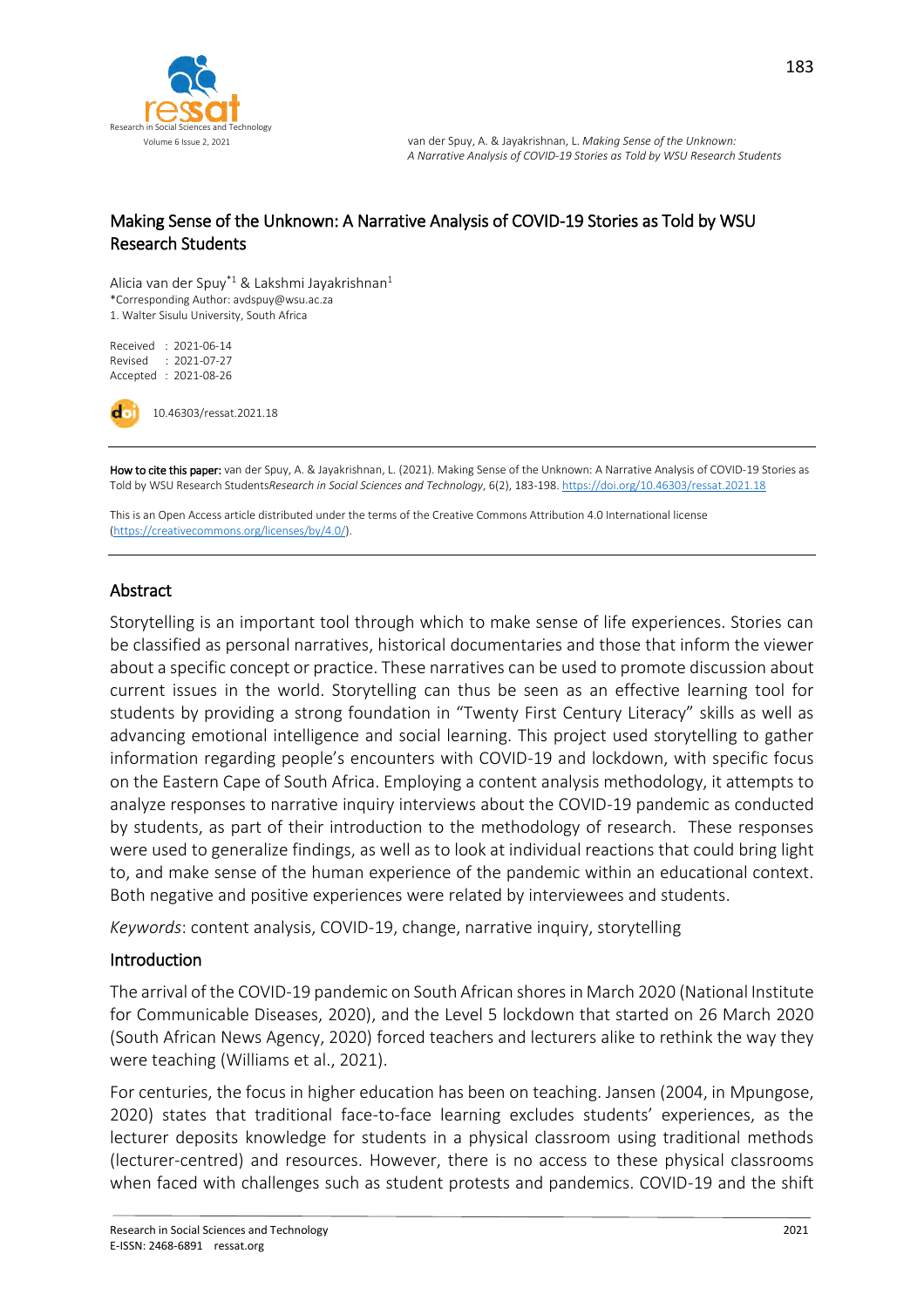

to digitalization have turned the spotlight on learning. Existing literature (Carrillo & Flores, 2020; Mpungose, 2020; Wimpenny et al., 2020) refers to the myriad challenges faced by academic staff who, in the wake of COVID-19, have had to shift from the traditional classroom approach to technology-driven methods. The pressure to offer learners customized solutions has reached the higher education arena at great cost to the wellbeing of academic staff who are left floundering in the tsunami-like waters of the pandemic. In fact, as Tarman (2020:) stated, academics are in a "permanent state of transformation".

Carrillo and Flores (2020) point to 'emergency remote teaching' or 'emergency eLearning' and to difficulties associated with poor online teaching infrastructure, inexperience of teachers, the information gap with regard to information and resource access for all students, the complex environment at home, lack of mentoring and support and the different nature of the roles and competences required to teach effectively in the online higher education environment (Carrillo & Flores, 2020; Wimpenny et al., 2020).

As lecturers attempting to teach students basic research skills, we had to redesign our course to fit the restrictions of the lockdown, whilst instilling the principles of ethical research in our students. The topic of research thus became the COVID-19 pandemic lockdown itself, and students were expected to interview members of their household. Not only did they have to ask their immediate family members to relate their experiences of the lockdown, but they also had to ask them for the story of their lives, in keeping with the dictates of narrative analysis (Clandinin, 2013).

What followed from this project was a narrative of personal experiences of the people of the Eastern Cape Province of South Africa regarding COVID-19 and the lockdown.

# Purpose of the study

On the evening of 15 March 2020, South African President Cyril Ramaphosa announced that all schools would shut with effect from 18 March, which prompted several universities to announce a suspension of their academic programs. A statement by the Ministry of Higher Education, Science and Technology on 18 March pronounced that all universities and postschool institutions were to close for early recess immediately. University vice-chancellors as well as other stakeholders met to discuss the implications and decided to halt teaching and learning at all higher education institutions. Walter Sisulu University (WSU) in the Eastern Cape also announced precautionary measures in an online statement.

Due to the lockdown, universities found it challenging to offer their course material online. Academics had to rework and adapt the curriculum for emergency remote teaching with practically little to no training, in a short timeframe. This came with several challenges for disadvantaged universities like WSU which experienced difficulties in making the transition to emergency remote teaching, leading to a delay in the resumption of academic activities.

The COVID-19 pandemic unquestionably showed up the inequalities in the higher education institutions in South Africa. As lecturers teaching the Research Project module in the Advanced Diploma: Public Relations and the National Diploma: Journalism program at WSU, modules which required regular contact sessions with students, we were impacted, along with the students, in the sudden shift to the online delivery of programs. It thus became imperative to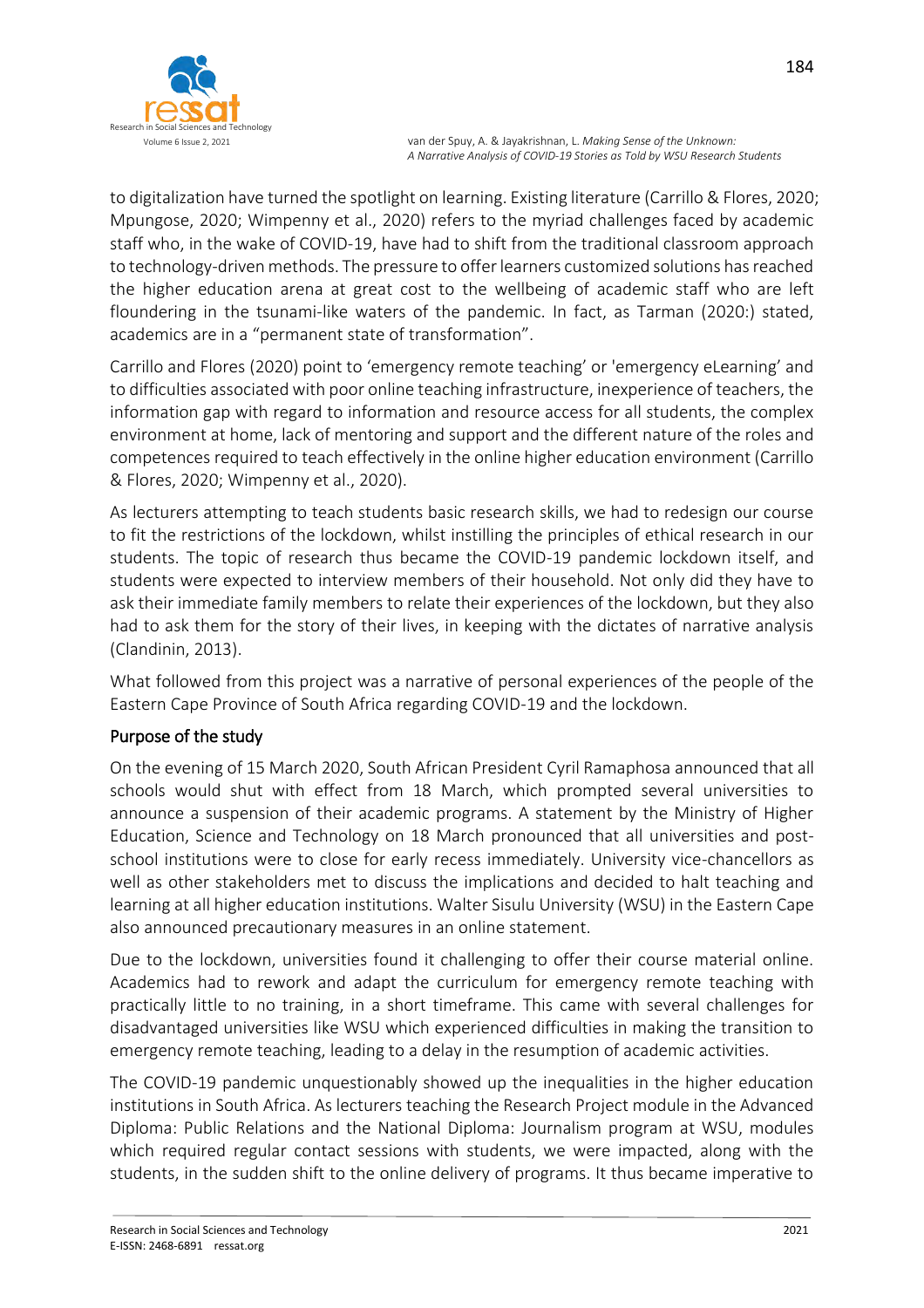

use the module to investigate and make sense of the pandemic experience. The aim was to reveal the lived experiences of the lockdown, with specific focus on the people of the Eastern Cape. For this purpose, the focus was on the positive and negative impact of the pandemic.

As the grounding for this study is narrative inquiry, students were not expected to approach the research with an end goal in mind, but to enter into a relationship with their interviewees in order to find in-depth information. However, as lecturers, we focused on the experiences of Eastern Cape residents during the so-called "hard" lockdown (levels 5 and 4) - whether there were positive as well as negative experiences, and, lastly, how students from mostly disadvantaged backgrounds experienced their online learning.

## Literature Review

Both narrative inquiry and content analysis form the basis of our study: firstly, as the theoretical basis for the students' work and secondly, as the method of analysis for our research. It is therefore prudent to discuss this as the foundations of the study.

Humans tell stories about their lives and those of others in order to make sense of their experience of the world (Clandinin, Cave, & Berendonk, 2017). We interpret our experiences through our narratives in order to make them meaningful (Clandinin, 2013). We can, therefore, be considered as characters in our own stories and those of others (Connelly & Clandinin, 1990). Narrative inquiry can be seen as "a way of understanding and inquiring into" the experiences of others and yourself (Clandinin, 2013); expressly, it is a way to think about human experience.

Influenced by John Dewey's two criteria of experience, namely interaction and continuity, Clandinin and Connelly (2000) developed their theory on narrative inquiry as both a phenomenon to be studied and a method that informs the inquiry. According to this understanding, narrative is the experience studied by narrative inquirers (Clandinin, 2006) and must therefore not only be understood as a personal experience, but also within a specific context. This context encompasses the time (or 'continuity'), the place ('situation') and the social environment (or 'interaction'), not only of when the experience took place, but when it is told (Clandinin, 2013). Clandinin refers to this context as the 'three-dimensional narrative inquiry space' (2006, p. 47). The study of narrative, therefore, has to do with examining how humans experience the world (Connelly & Clandinin, 1990) within a certain framework which may be constantly changing. This implies that the researcher working with narrative inquiry must be flexible in order to cope with the possible changes in the direction of the research (Gilstein, 2020).

The researcher engaged in narrative inquiry must be aware that the story is continuing even when it is being told (Connelly & Clandinin, 1990). This was especially true for our research on COVID-19 experiences as, at the time of writing, the pandemic and people's lived experiences of it were still going on. There must also be an awareness of the subjectivity of these narratives (Gilstein, 2020), which may be difficult for other researchers to understand.

Clandinin (2013) postulates that a mere analysis of collected stories is not valid narrative analysis. For narrative analysis to be true, not only must the researcher's report form part of the narrative, but the researcher has to live the narrative. However, we believe that any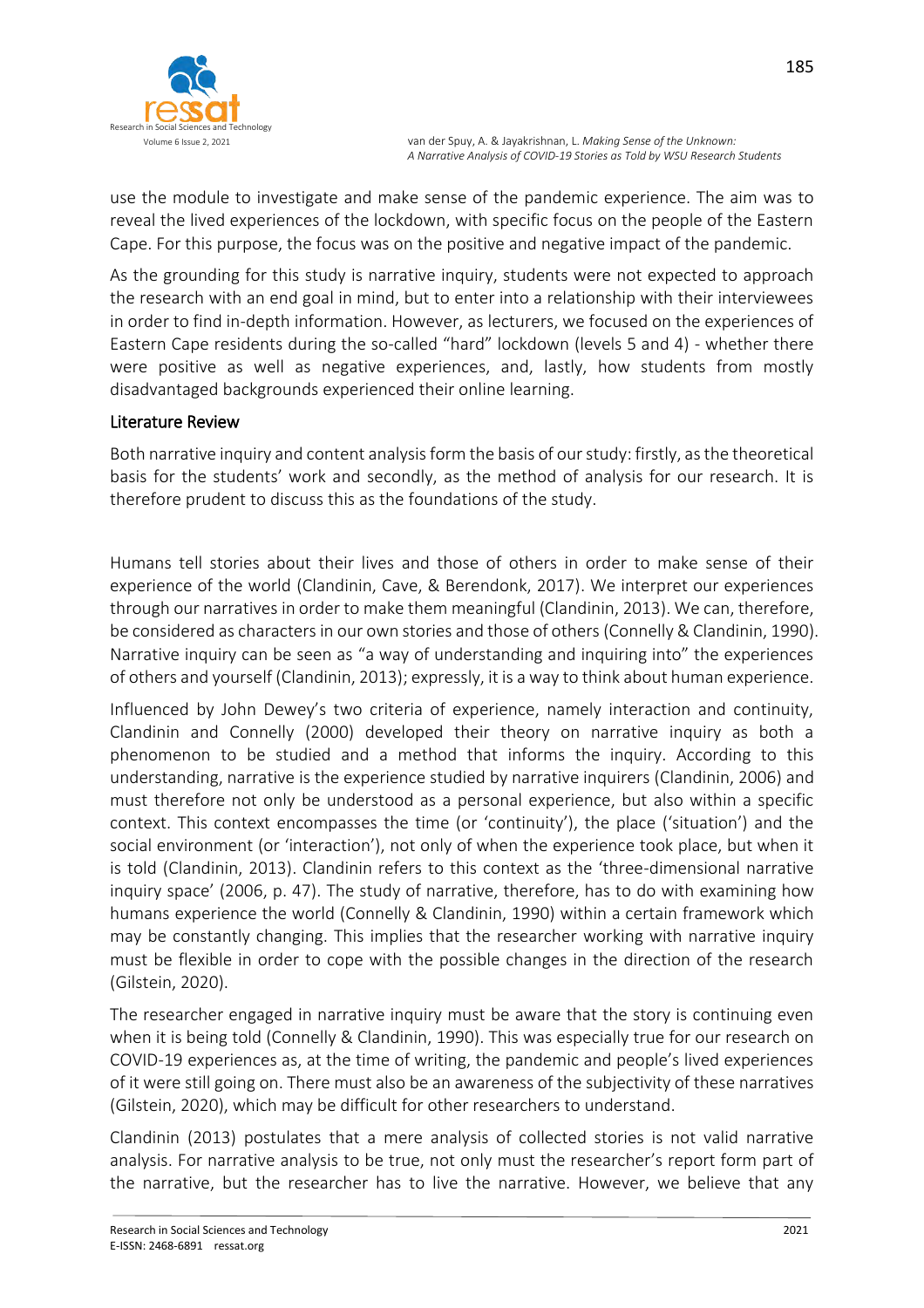

reporting on stories is adding to the narrative and that the value in this reporting lies in the fact that a voice is given to individuals who may not have been heard before. As Gilstein (2020) states, individual experience is important in narrative analysis and this methodology allows the unique voice of individual experience to be heard – something that may not have been heard before. Our paper ties in with this sentiment, as the voices of the people of the Eastern Cape are heard through this study.

Content analysis was used to analyze the texts produced by the students. Krippendorff (1989, p. 403) defines content analysis as "a research technique for making replicable and valid inferences from data to their context". Within a communication context, this methodology can be applied to anything that can provide enough data, whether it is a newspaper publication, literary text or open-ended interviews, such as the ones that we used in this study. We used the texts that the students had produced as their research in order to perform a content analysis on the information provided, with the goal of discovering how people of the Eastern Cape province experienced the lockdown and its regulations.

Hsieh and Shannon (2005) further described the different techniques used in content analysis as the conventional, directed and summative techniques. According to them, the specific method is dependent on the purpose of the study. If your aim is to describe the phenomenon, as in our study, the conventional approach will be used. The advantage of this method is that information is obtained directly from the participants, and the researchers cannot have any preconceived ideas as to what they will discover (Hsieh & Shannon, 2005).

Content analysis can be used to study media content, gather intelligence, or to research social sciences and literature (Hsieh & Shannon, 2005). In the case of this paper, the information provided by the research students became the text data that could be studied.

### Methodology

Subsequent to the closure of the university and amid plans to save the academic year, we, as lecturers in charge of the Research Project module for our respective programs (Journalism and Public Relations) in the Department of Corporate Communication and Marketing at WSU, had to think of a way in which the students could still conduct a research study within the limitations of the lockdown. We were forced to think aboutwhat model we could use to deliver the module and how the students' individual projects could best be executed. These deliberations assisted in determining the aim and methodology of the study. The module was offered online, social media student groups were formed and information was disseminated. Microsoft Teams and WhatsApp were used for supervisory meetings and sessions to follow up on progress and give guidance.

### *Design*

The aim of the study was to reveal the lived experiences of the lockdown, with specific focus on the people of the Eastern Cape. Individual stories from the community were collected for this purpose with a narrative inquiry approach. The researcher then became the interpreter of these stories.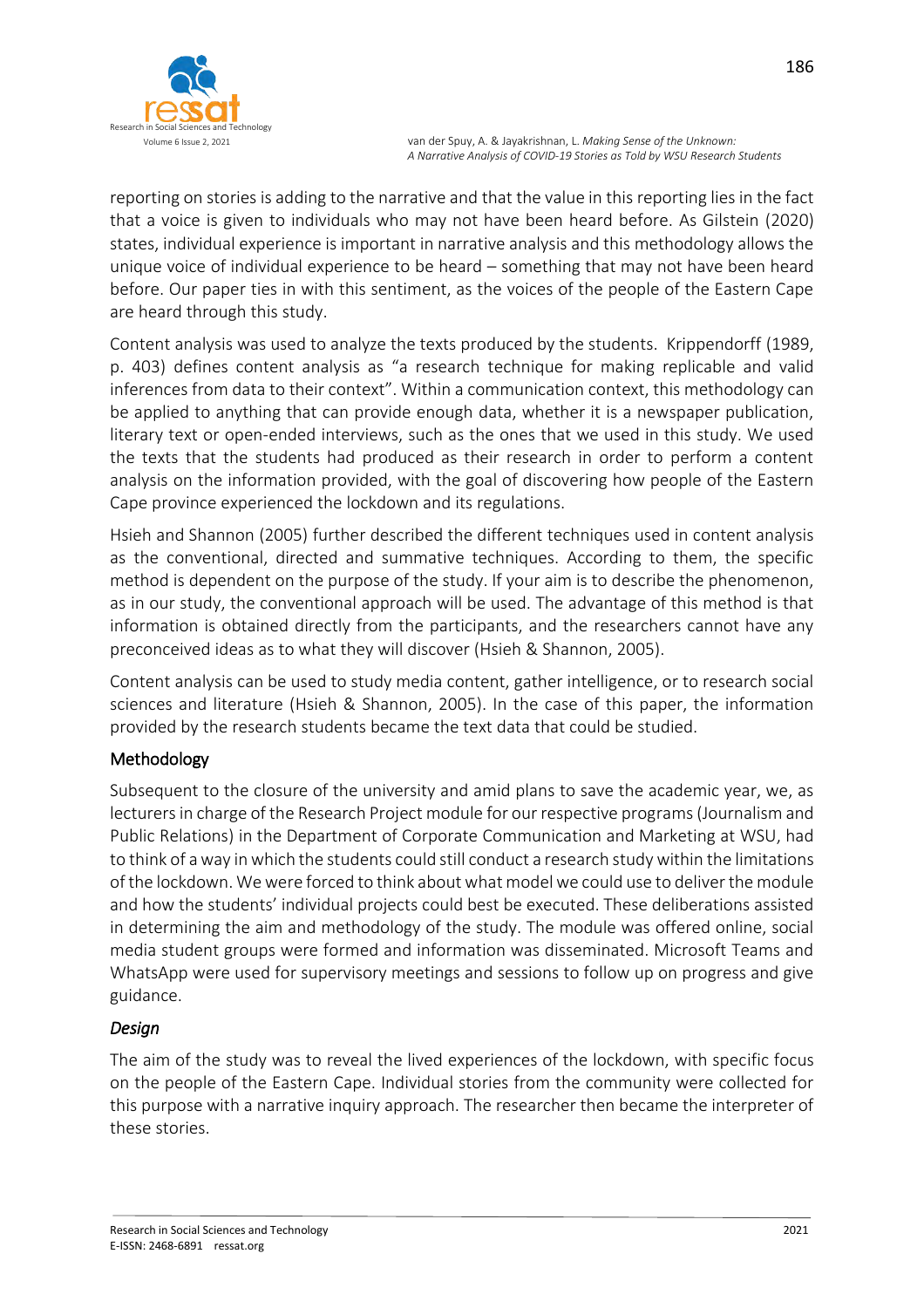

Students had approximately six months in which to complete their interviews and papers. As already stated, their transcripts were used as texts for our analysis. The approach was, therefore, qualitative.

### *Participants*

The experiences of the people of the Eastern Cape during the lockdown were explored using interviews. Due to lockdown restrictions, convenience sampling (student researchers contacted family, friends, neighbours and people who were accessible to them) was used.

A total of 88 students submitted their projects. Forty-four of these students were from the National Diploma: Journalism, and thirty-nine were from the Advanced Diploma in Public Relations Management. Interviews that were not in line with the brief, were discarded. This meant that interviews with interviewees from provinces other than the Eastern Cape, or interviews that did not refer to COVID-19 lockdown experiences, were excluded from this paper. 167 useful interviews were collected, with 100 female respondents and 67 male respondents when using a binary definition of gender.

Respondents came from many areas of the Eastern Cape, including but not limited to, Mdantsane, East London, Gqeberha, Mount Frere, Lusikisiki and Mthatha. Ages ranged from sixteen to 84, and all participants gave informed consent for their information to be used in a research study. The interviewees were from all walks of life as reflected in their occupations, for example, teachers, nurses, business owners, students and the unemployed. All of the interviewees were given a number to maintain anonymity.

Out of 167 respondents, we identified 82 who commented on family life, 52 who commented on community life, 92 who remarked on work life and 50 who mentioned student life.

### *Instruments*

Open-ended interview questions were asked of the participants by the student researchers to explore their lived experiences of the pandemic. It is worth mentioning that the students were novice researchers and the questions developed were based on the positive and negative impact of COVID-19. The students' interpretations and subsequent reports were used as information, instead of the actual interview transcripts.

### *Data collection procedure*

Student researchers were instructed to collect the stories of three people known to them. In some cases, they had face-to-face interviews with family members living at home with them during lockdown; in other cases, they made use of telephonic interviews or social media messengers, such as WhatsApp. One student researcher conducted three interviews and held a focus group discussion of six university students to explore their experiences of emergency remote teaching.

The interviews were conducted physically where possible, telephonically and through online platforms such as social media and messengers.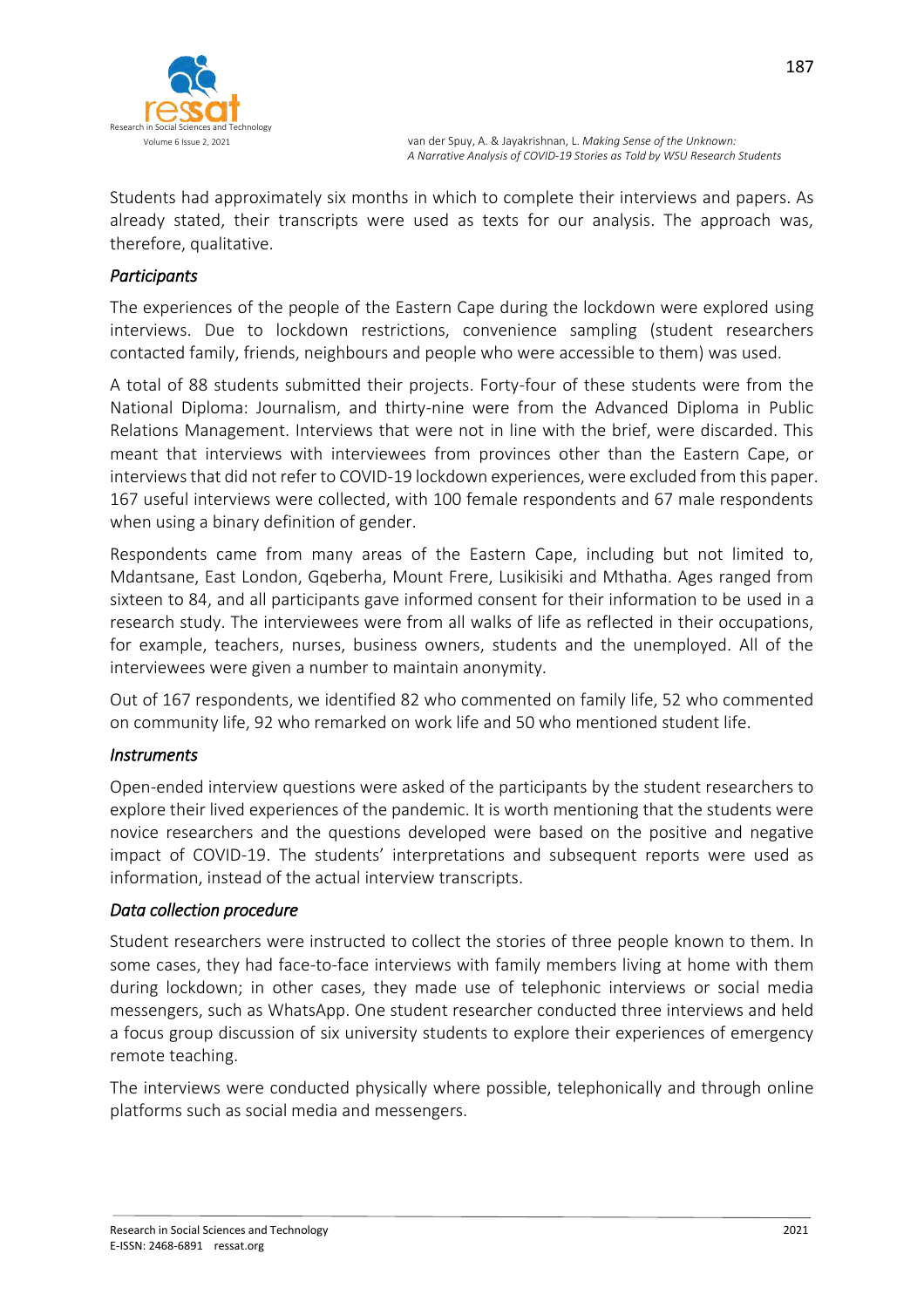

## *Data analysis*

The data was analyzed using a conventional content analysis approach (Hsieh & Shannon, 2005), a qualitative methodology closely related to narrative inquiry (Clandinin, 2013). As such, this study is not a true narrative inquiry study as per Clandinin's definition. Instead, we used "narrative as content analysis" (Clandinin, 2013) in order to analyze the data.

In this process we therefore had used Hsieh and Shannon's (2005) five steps of data analysis, namely; converting text into narrative, determining units of analysis and themes, making rules for the coding system, applying the coding system to all narrative data and revise if not proper, and verifying and selecting final data.

This meant that the texts produced by the students were used as our data. We organized key thoughts into categories and identified common themes amongst the stories, using thematic coding. The final broad categories were labelled 'negatives' and 'positives', and each category was divided into sub-categories, namely personal life, community life, work life and student life. These sub-categories appeared in both the main categories. The characteristics of the messages were therefore identified and coded according to themes (Stemler, 2000). We have also sought to establish trustworthiness and validity of the study by explaining in detail the method, design, data collection and data analysis processes.

### Findings

The findings are presented in terms of themes identified during our analysis, namely the broad categories of positive and negative experiences, family life, community life, work life and student life.

# *Family Life*

The financial impact on families due to job losses, not qualifying for the pandemic relief grant, salary deductions and being put on unpaid leave was alarming. Respondents also discussed the emotional impact and trauma of losing family members to COVID-19, the anxiety of losing family, having to stay away from family and the fear of infecting relatives with the virus.

Many respondents commented on their fear for their families and children. Respondent 2 (female, 50) said that she was fearful for her family and herself. Respondent 8 (male, 23) stated that he was worried about his elderly mother, as she was at risk of contracting the virus. This was similar to respondent 97's (female, 44) concerns, namely that her 73-year old mother would become sick. Respondent 9, a nineteen-year-old female, lived with her grandmother and worried that she would infect her. Respondent 120 (female, 27) also discussed how she complied with the pandemic rules and regulations and stayed home to protect her grandmother. Mothers with young babies, such as respondent 40 (female, nap [no age provided]), had problems taking their children for their vaccinations and this concerned them. Those working on the frontline, such as nurses and community workers, were anxious that they would contract the virus and infect their families. A carer in an old age home (respondent 50, female, 53) revealed that she was terrified that she would infect her family at home or that she would infect the elderly at work.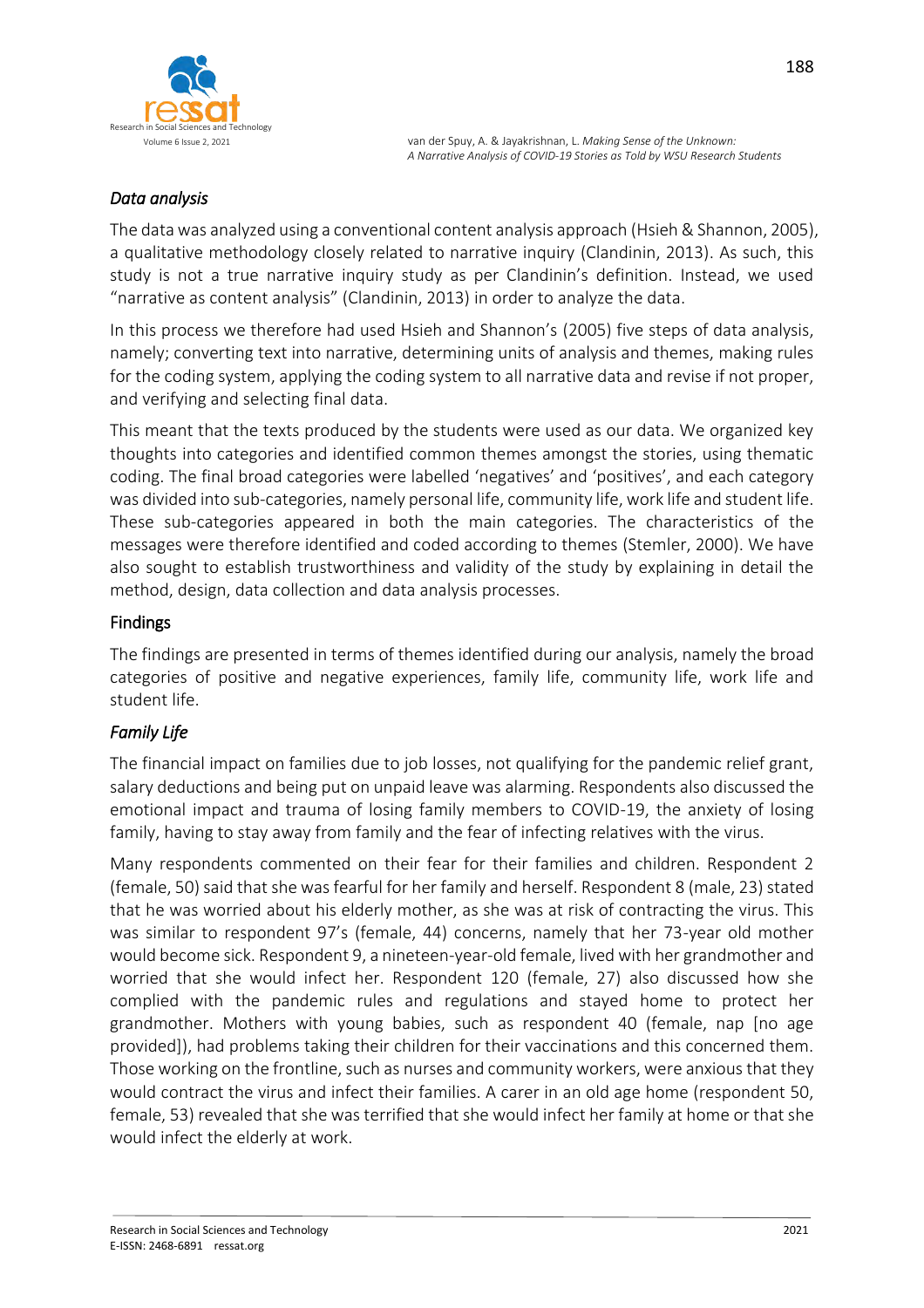

Job losses within the family brought insecurity and hardship. Respondent 99 (male, 35) said that family members lost their jobs and he was under a lot of pressure to provide for them, too. Respondent 22 (male, 34) stated that his aunt lost her job and that he was then responsible for her and his cousins. Respondent 12 (female, 63) also said that her son lost his job and that he struggled to find a new one due to the lockdown. Respondent 4 (male, 24) told of how his father lost his job.

Interviewees who did not live at home, found it difficult that they could not visit their loved ones or that their loved ones could not visit them due to the restriction on travel across province borders. Respondent 8 (male, 23) was one of those who could not see his loved ones, as he was away from home. This caused "panic", especially as he was also worried about his mother, a diabetes patient. A 63-year-old woman (Respondent 11) found it difficult that her children could not visit, because they did not live in the Eastern Cape. This was similar to respondent 37's (male, 72) experience. Respondent 105 (male, 36) also found it difficult that he could not visit his family. Respondent 121 (male, 42) mentioned how the sudden international travel restrictions separated him and his wife from their children in Zimbabwe.

Whilst the South African government had set up a fund to pay out the special COVID-19 Social Relief of Distress (SRD) grant (South African Government, 2021), many interviewees complained that they did not receive the grant. They did not indicate whether they had applied online, as applications were only accepted via the internet. The beneficiaries of the grant were grateful, as it extended the grants they were already receiving, or as it helped with essentials. Respondent 21 (female, 53) divulged how they had previously relied on her daughter's internship stipend, and currently had to rely on the social relief fund for survival. Respondent 39 (female, 40) had four children at home and said that she relied on the child grant. She also indicated that her oldest son dropped out of school; an indication that the cycle of poverty may continue. Respondent 49 (female, 55) said that she lived off the social grant of two elderly people, but she was fearful when she had to go to town to withdraw money, as she had to make use of a minibus taxi to get to town. Respondent 61 (male, 61) said that the increase in money helped him greatly. Previously he had to borrow money from neighbors in order to survive until the next grant pay day, but with the extra money, he did not need to do that. However, people who had to also take care of others, such as Respondent 92 (female, 28) found it difficult to survive on the small grant.

Respondent 122 (male, 29) experienced salary deductions and being unpaid for a few months while having to isolate with his family and take care of his wife who was recovering from COVID-19. Nearly all COVID-19 survivors mentioned the trauma of being ill while at the same time being terrified of spreading the virus to close family members. Respondent 123 (female, 30) survived COVID-19 only to lose her grandparents to the virus. Respondents also described the pain of not being able to say goodbye to loved ones due to lockdown regulations and this seemed particularly important to the elderly, like Respondent 141 (female, 74).

Respondents also seemed to find living with family in lockdown, taxing. Grandparents like Respondent 141 found the grandchildren uncontrollable and noisy, whereas the younger generation found it difficult to attend online lessons in a noisy environment and were expected to do domestic chores thus wasting precious study time (Respondents 154 and 159 nap).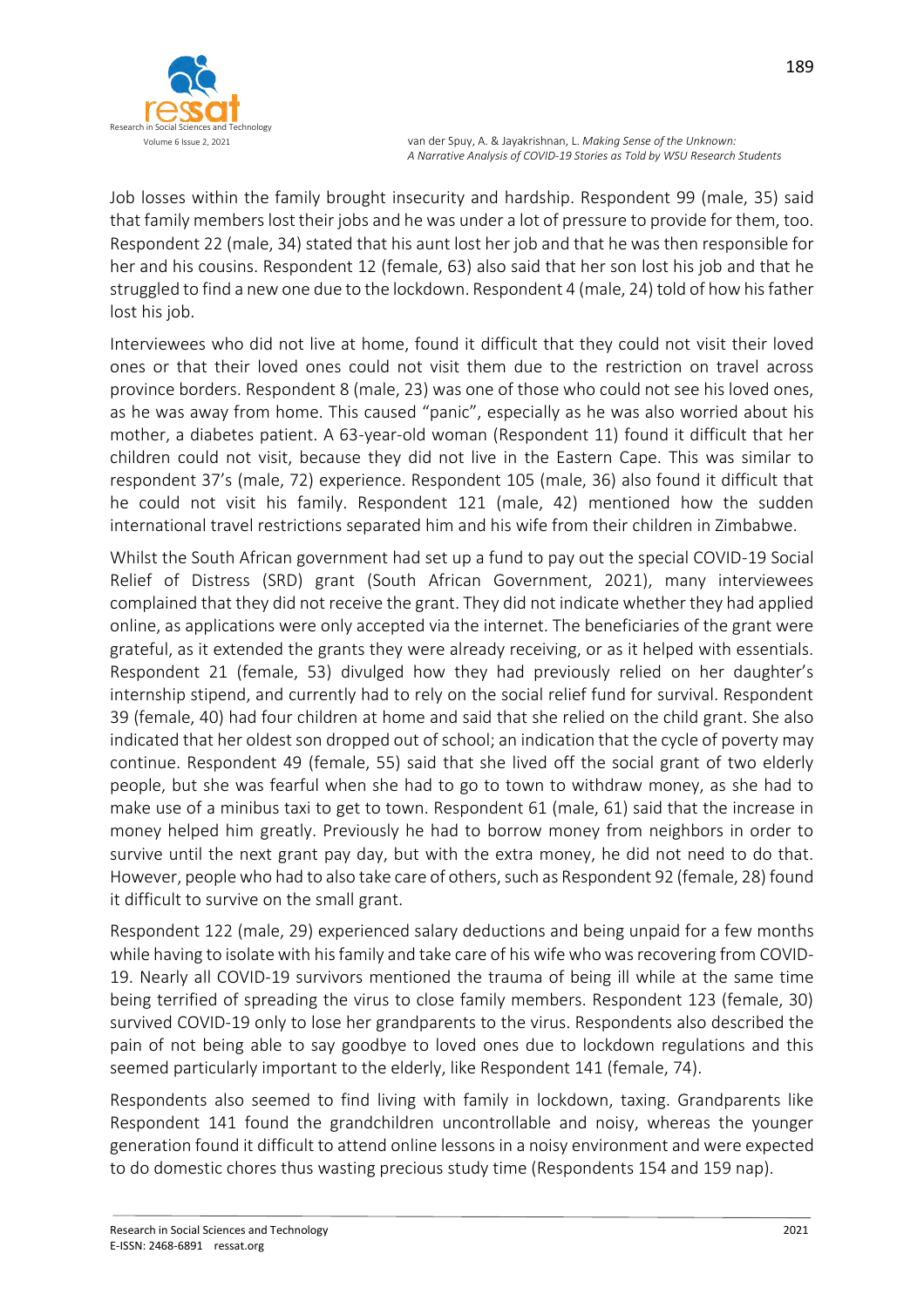

The positive side of the lockdown in terms of family life was, for many, that they had the opportunity to spend time with their families. Respondent 111 (female, 50) said that she could spend "bonding time" with her family. This was the same for respondents 1 (female, 39), 22 (female, 21), 54 (female, 50), 67 (female, 17), 70 (male, 31) and 72 (male, 16). Respondent 72 explained that he was forced to spend more time with his mother and his niece, as his father and brother both worked in Johannesburg. The advantage of this for him was that he got to know and understand them better, and vice versa. Respondent 67 said that she spent more time with her family, especially her parents, as they always were at work previously.

# *Community Life*

Many respondents commented on the fact that they could not attend funerals. This had to do with family duties that could not be performed (respondent 1, female, 39), or the fact that a dignified send-off could not be arranged (respondent 5, female, 39). This was especially painful to respondent 45 (female, 37) who lost her mother during the lockdown. She said that her mother was well-known in the community, but that they could not honor her mother in the way that she deserved. The fact that they could not pay a "final tribute" (respondent 6, female, 62) or pay their last respects (respondent 12, female, 63; respondent 18, female, 54; respondent 19, female, 34; respondent 101, male, 64; respondent 102, female, 25) featured strongly. Some of the respondents could not attend the funeral of a close family member due to the travel restrictions that did not allow for travel between provinces without a valid permit. Respondent 37 (male, 72) could not attend the funeral of his sister in Johannesburg. For some, like respondent 58 (female, 33) it was difficult to bury her mother, as she passed away in another province. She said that she could not get a permit to travel, as, when she went to apply, the people who could authorize the permit were not available, or there were technical issues. Respondent 43 discussed not being able to attend the funerals of his colleagues (male, 25). He did not indicate the reason, which might possibly be linked to COVID-19 related restrictions. Some respondents felt that they could not be there for the community when there was a funeral nor show their support (respondent 54, female, 50; respondent 70, male, 31; respondent 76, female, 61). From the many responses received on this issue – the most of any topic under the category community life – it is clear that the regulations around funeral attendance was deeply felt within the community.

Another topic that came up under this category, was that of church attendance. Although only four respondents brought this up (respondent 6, female, 62; respondent 41, female, nap; respondent 51, female, 61; respondent 54, female, 50). This may be because of the support that they felt they missed, or the sense of community experienced at church.

Furthermore, some respondents commented on their lack of a social life. Respondent 3 (female, 16) said that, although it was good to spend time with family, she was a social person but could not see her friends. Number 60 (female, 26) said that her social life was badly affected, while respondent 70 (male, 31) indicated that he loved playing pool and going to swimming pools and the beach, but he could not do any of these activities. Respondent 78 (male,22) was a keen football (soccer) player, but could not participate in the sport during the lockdown. They were stopped by the police while attempting to play a match. Respondent 80 (male, 79) also said that he could not visit his friends.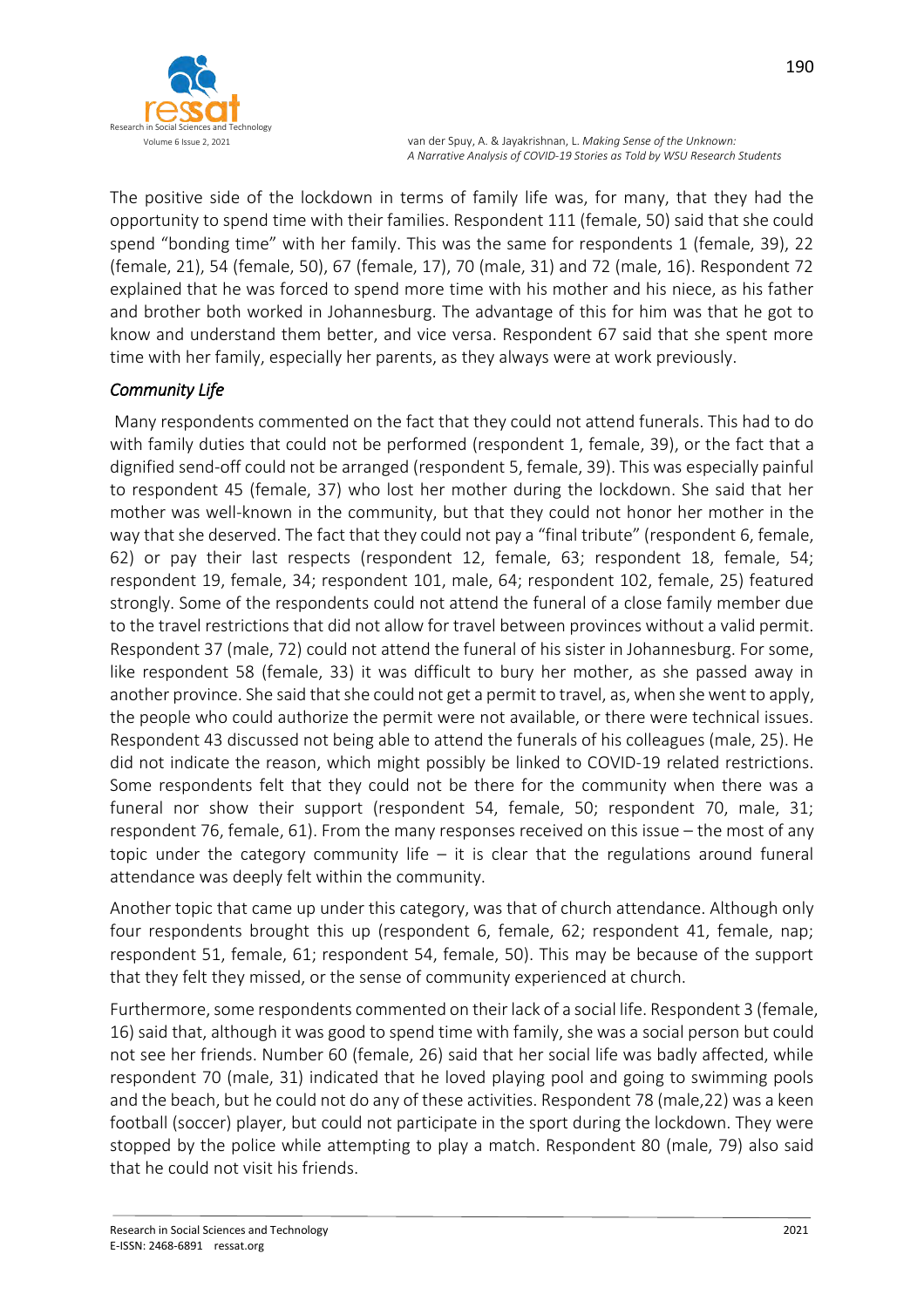

Traditions and customs were also brought up. Respondent 10 (female, 36) said they could not practice tradition, but it was unclear which traditions she referred to. Respondent 26 (male, 28) stated that initiation could not continue, as well as other customs and traditions. For respondent 71 (male, 19) the lockdown meant that the rituals around his initiation into manhood could not be completed. The shops were closed and he could not start wearing what he termed "normal" clothes, as the shops where he was supposed to buy new clothes were closed. Liquor stores were also closed, which meant that he could not buy the liquor needed to complete the transition.

Many respondents were fearful to come into contact with others (respondent 11, female, 63; respondent 18, female, 54; respondent 26, male, 28). They commented on a fear of neighbors, of going to town to buy groceries and of long queues. Two interviewees (respondent 31, male, 32; respondent 33, male, 35) commented on the lack of enforcement of the lockdown rules. They said the ban on alcohol and the curfew were not effective, as there was nobody to enforce these. Respondent 31 (male, 32) worked as a journalist during this time. He was also concerned about people's behavior and attitudes, as well as the lack of monitoring. Respondent 141 (female, 74) mentioned her fear of going out due to her vulnerable age and her forgetfulness to wear a mask. She mentioned how she would always urge other members of the community to wear masks and be safe by following all precautions and drinking certain tonics. She missed going to church where she got to interact socially with others and not being able to attend funerals.

One respondent (no. 34, male, 35) mentioned the negative effects of the strict lockdown on the LGBTQI community. He said that those who needed hormone treatment, could not access their hormones. Others, who needed pre-exposure prophylaxes or antiretroviral medication, could also not travel to where they could obtain their drugs.

Respondent 115 (female, 35), though not directly affected, discovered that she wanted to comfort people who'd been distressed by the pandemic and began writing a motivational blog. A number of respondents (117, 118, 119, 135, 136, 137, 138, 141, 152, nap) all urged the importance of exercising caution and following the pandemic rules and regulations. Many suggestions were also related to the government's handling of the pandemic and although many were satisfied with the government's stance and grateful for the relief grant, they suggested that government focus on improving the vaccine drive and discrediting false information on social media. Respondent 117 (female, 27) asserted that seeing public officials getting the vaccine would induce the public into getting them. Respondents 118 (female, 26), 119 (male, 17) and 138 (female, nap) suggested free supply of masks and sanitizers to the poor, closing borders to international travelers, closing of churches, which people consider a place of safety thus getting infected; and closing "unhygienic" businesses such as hair salons and vegetable vendors. Respondent 138 was of the view that the country should go into lockdown.

Respondents 121 (male, 42) and 122 (male, 29) made comparisons with other pandemics such as cholera, HIV/AIDS and listeriosis, claiming that the COVID-19 pandemic had a global reach with a higher rate of deaths. Respondent 117 (female, 27) referred to the lack of visibility of law enforcement officials during lockdown. People were losing jobs and not qualifying for the relief grant, and lockdown rules were not being enforced in townships where homes did not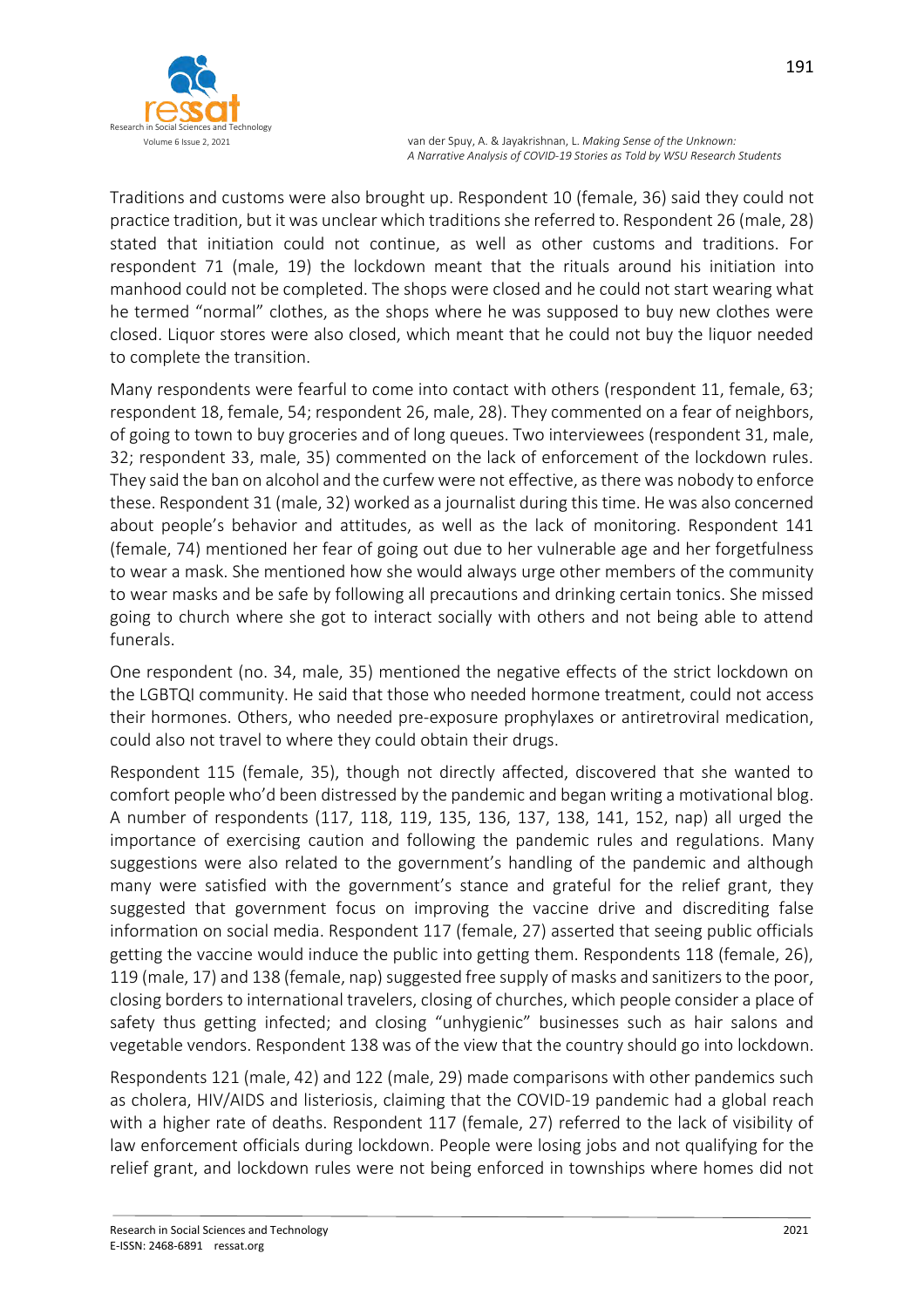

have enough rooms for social distancing. This led to a sense of frustration and lack of trust in the government.

According to the respondents, the only positives to come from the lockdown with regards to their community, were fewer drunk people (respondent 92, male, 52), less crime and a decrease in road accidents (respondent 105, female, 58). Respondent 30 (female, 55), a police officer, said that patrols and roadblocks helped people, and respondent 105 (female, 58) said that the ban on alcohol was a good thing.

## *Work Life*

The responses around the category "work life" were overwhelmingly negative. Topics under this sub-category were essential workers, business owners – established and new, so-called "side hustles", job losses and unemployment.

Work life was described as a source of stress, fear and anxiety as many respondents suffered job losses (Respondents 141, 143, nap), salary deductions (Respondents 121, 122, nap), unpaid leave (Respondent 122, nap) or worried about their future prospects in getting a job (Respondents 120, 161, 165, nap). Due to the lockdown, some respondents were unable to go to work (Respondent 118, nap), witnessed their company sales decrease or clients withdrawing from contracts and lack of funds (Respondents 132, 134, nap), and family members losing jobs (Respondents 117, 147, 150, nap). Business owners like Respondent 158 (male, nap) and Respondent 162 (male, 27) suffered from a loss of income and had to send employees home. They acknowledged anxiety about the business and the future. Respondent 166 (male, 33), a professional boxer, could not travel to matches due to lockdown restrictions nor could he offer boxing lessons in the community.

Essential workers commented on a number of issues, for example shift work, training, shift work and personal protective equipment (PPE). Respondent 19 (female, 34) worked in a community health care center. She said that "extreme changes" were made in order to ensure the safety of the staff and patients. They also had to work in shifts in order to minimize the number of people at work. Respondent 30 (female, 55), a police officer, also said that they had to work shifts. At one stage, the station was closed due to COVID-19 and they had to work rotating shifts in order to comply with social distancing rules. Respondent 63 (male, 24), a nurse, disclosed that they were not provided with any training on prevention and management of the disease. They also did not get PPE. They lost colleagues, but received no psychological help to cope with the situation. Another community health worker, respondent 69 (female, 44), said that the conditions under which they had to work, was extremely stressful. They did not have PPE and had to use cloth masks. This led to anxiety, depression and stress. Respondent 64 (female, 27) was a speech therapist. She admitted to being terrified due to the risk of infection, as she was doing her training at a provincial hospital.

Business owners were negatively affected. Respondent 13 (male, 55) was a crop farmer. He could not purchase the necessary seeds to plant and said that it will take a long time to recoup his losses. This was also true for respondent 25 (male, 52), who worked as a builder. He could not continue to work, as he was unable to buy the necessary supplies. Respondent 37 (male, 72) used to sell alcohol, but due to the ban on alcohol sales as well as the closure of his providers, he could not continue to do so. Respondent 59 (female, 47) said that she was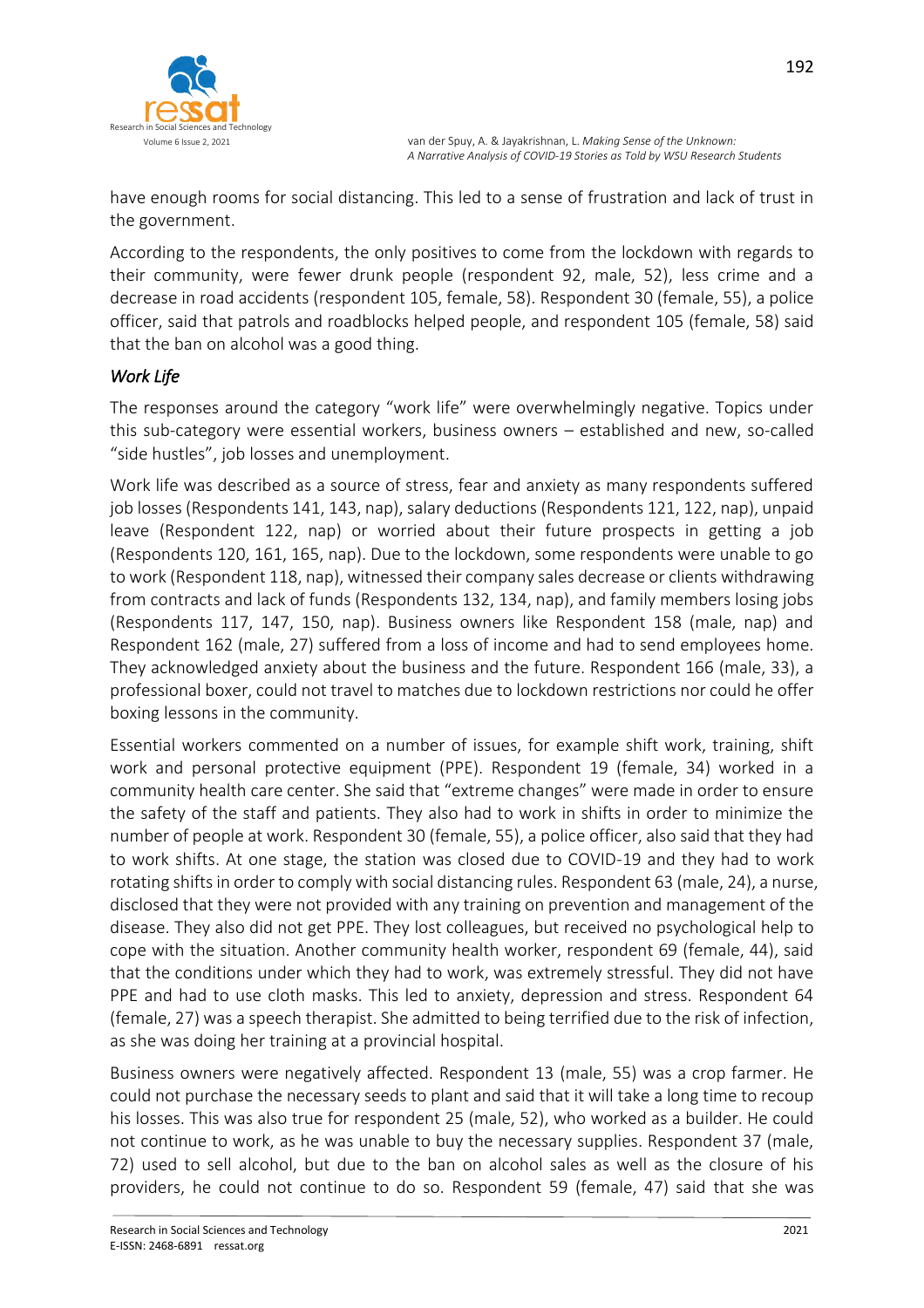

tendering for government, but she lost money and had to rely on rental income to survive. Similarly, respondent 85 (male, 31) could not purchase the material he needed for his job as a carpenter.

New business owners had other issues, as they had been unable to build up a buffer against unforeseen circumstances. Respondent 77 (female, 37) had just started a small catering business, but had to close it. She said that even after the initial lockdown restrictions were lifted, there were fewer people around and she had less business. Respondent 7 (male, 21) registered a new public relations company in 2020, but the promotion of the company had to be put on hold. She had applied for funding from government, but received nothing. Similarly, respondent 56 (female, 24) had wanted to start her own business and applied for funding, but could not continue due to the lockdown. Respondent 78 (female, 60) started her own business distributing soap. She said it had started to boom before the lockdown, but that COVID-19 had "delayed" her business.

Many people relied on what they called "side hustles" to make ends meet. This means that they will have a specific job, but they will do other things, such as sell cosmetic products, to get by. Respondent 8 (male, 23), a student, said his finances were badly affected, as he could not continue with his side hustles. Those looking for "piece jobs", or day jobs paying a daily wage, were also badly influenced. Respondent 28 (male, 55) said that he could not seek piece jobs, which would have involved travel. He often had nothing to eat, but his community helped and he also received food parcels. Respondent 109 (male, 40) admitted to an illegal side hustle, in which he gave loans to others in his community and then charged interest. It is unclear whether he knew that this was illegal, as he was not a registered credit provider.

Interviewees spoke of job losses caused by the lockdown, whether their own jobs (respondent 33, male, 31; respondent 36, female, 24; respondent 39, female, 40; respondent 54, female, 50) or those of others (respondent 89, female, age unknown). Some said that they could not look for a job due to the lockdown. Companies were retrenching instead of hiring (respondent 16, male, 27). This was of particular concern to students in their final year of study, as they feared that they would not obtain employment despite being qualified (respondent 103, male, nap; respondent 99, female, 23).

Some interviewees told how their hours were cut and that their income decreased because of this. Respondent 36 (female, 24) said she was a temporary worker. She had to work shorter hours and received a lower pay. She then obtained a permanent position at a hospital, but she was afraid of taking it, as she feared she may contract COVID-19. She was then unemployed for two months before she was rehired. Respondent 48 (male, 55) was a taxi driver, but due to government restrictions, they could initially only load 30% of capacity. This decreased his income, especially as he was also expected to provide passengers with sanitizers. He had a small shop at home, but his customers were fewer than before. Respondent 52 (male, 31), another taxi driver, also commented on the fact that he was not allowed to carry a full load. Respondent 90 (male, 29), also a taxi driver, said that his job was safe, meaning that he knew he would not lose it, but his income was lower. Interviewee 82 (female, 47) explained that her hours and days at the retail shop where she worked, were shortened. She was without an income for two months and the Unemployment Insurance Fund took a long time to pay out. Respondent 88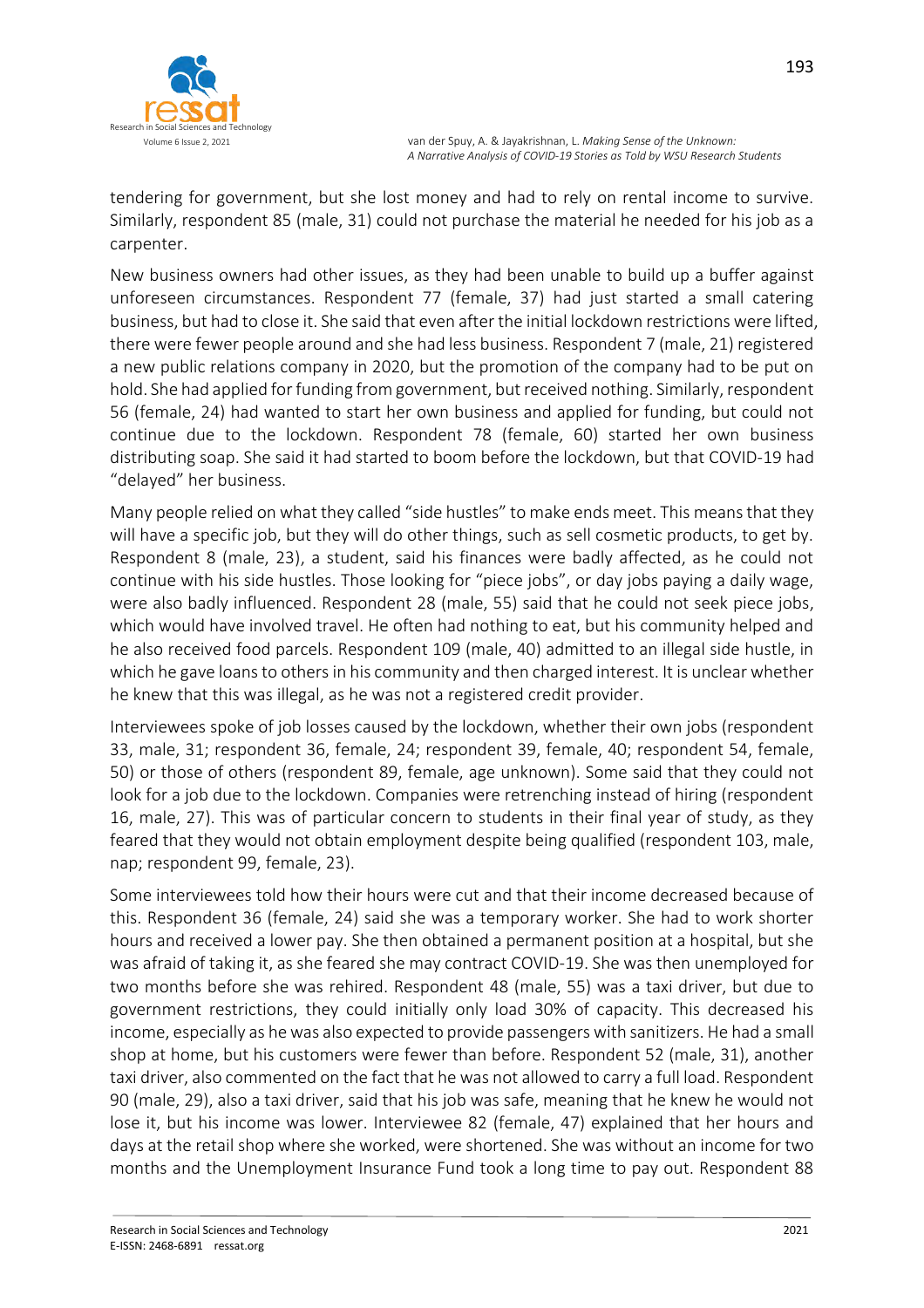

worked as a cleaner during the lockdown period. She said that they were not paid their full salaries, but that they could not complain, as nobody was in the office due to lockdown regulations. Respondent 58 (female, 33) worked as a receptionist, but received only half her salary.

Some of the interviewees were teachers. Respondent 35 (female, 24) said that they had issues with learners not attending classes, as they were scared of contracting the virus at school. They also had to offer extra classes to the learners. Respondent 73 (female, 28) said that the learners were badly affected, as they were basically left alone to cope with the work. A school principal (respondent 107, male, 41) said that the learners were behind on the school syllabus and that they faced a challenging situation. The Grade 12 students were lagging behind and this would have an impact on their record exams, which would give them entrance to universities and colleges.

Other experiences were more singular, as only one or two interviewees referred to this topic. Respondent 14 (male,71) was a bishop in a rural area. According to him, COVID-19 ruined the plans of the congregation. He did not elaborate on these plans, however. Respondent 97 (female, 45) ran a non-governmental organization (NGO) that took care of the elderly in the community. She could not continue with her work, as her funding was stopped. Another respondent (Respondent 70, male, 31) worked at a garage and had to continue working during the lockdown. Public transport was an issue for him, as he worked shifts and transport was not always available when he needed it. He sometimes had to walk to and from work. He said that the police would sometimes give him a lift home, especially when it was late at night. Two of the interviewees (respondent 93, female, 28; respondent 94, female, 21) gave birth during the lockdown. Respondent 93 said that she was not allowed to take her mask off during labour. Respondent 94 said that it was scary to give birth in a hospital during the lockdown, as it was full of sick people. She feared for her baby's life and did not allow friends to touch her baby. Respondent 104 (male, 27) had an internship, but lost it due to the lockdown.

However, some respondents overcame adversity by managing to find "piece jobs" (Respondent 143, nap), survive on the government relief fund and UIF, and start online businesses (Respondent 144, nap). Business owners obtained assistance from the government relief fund and unemployed individuals like Respondents 124 (male, 26) 156 (female, 25) managed to become employed through the Public Works Youth Brigade Program. Essential public workers like Respondent 157 (male) did not suffer a financial toll. Respondent 162 (male, 27), a business owner uncertain about the future of his business, used the opportunity to study and get a job. Respondent 167 (male, 30) was fortunate in that his business was not affected due to his specialization in online retail. Respondent 16 (male 27) said that it was good to do shopping online and to do things from home. He also liked that he could do Skype interviews. Respondent 29 (male, 56) said that he was able to work from home and received his salary as usual, whereas respondent 74 (male, 23), an essential worker, was happy that he could drive freely, as there was not a lot of traffic. Respondent 87 (female, nap) even managed to find a position as a security guard during the lockdown. One woman (Respondent 111, 50) was part of an organization that teaches women business skills. She did not complete the course due to the lockdown, but she was happy about this, as this meant that she would receive support for longer. She said that, despite the lockdown, people still bought clothes and chickens, which she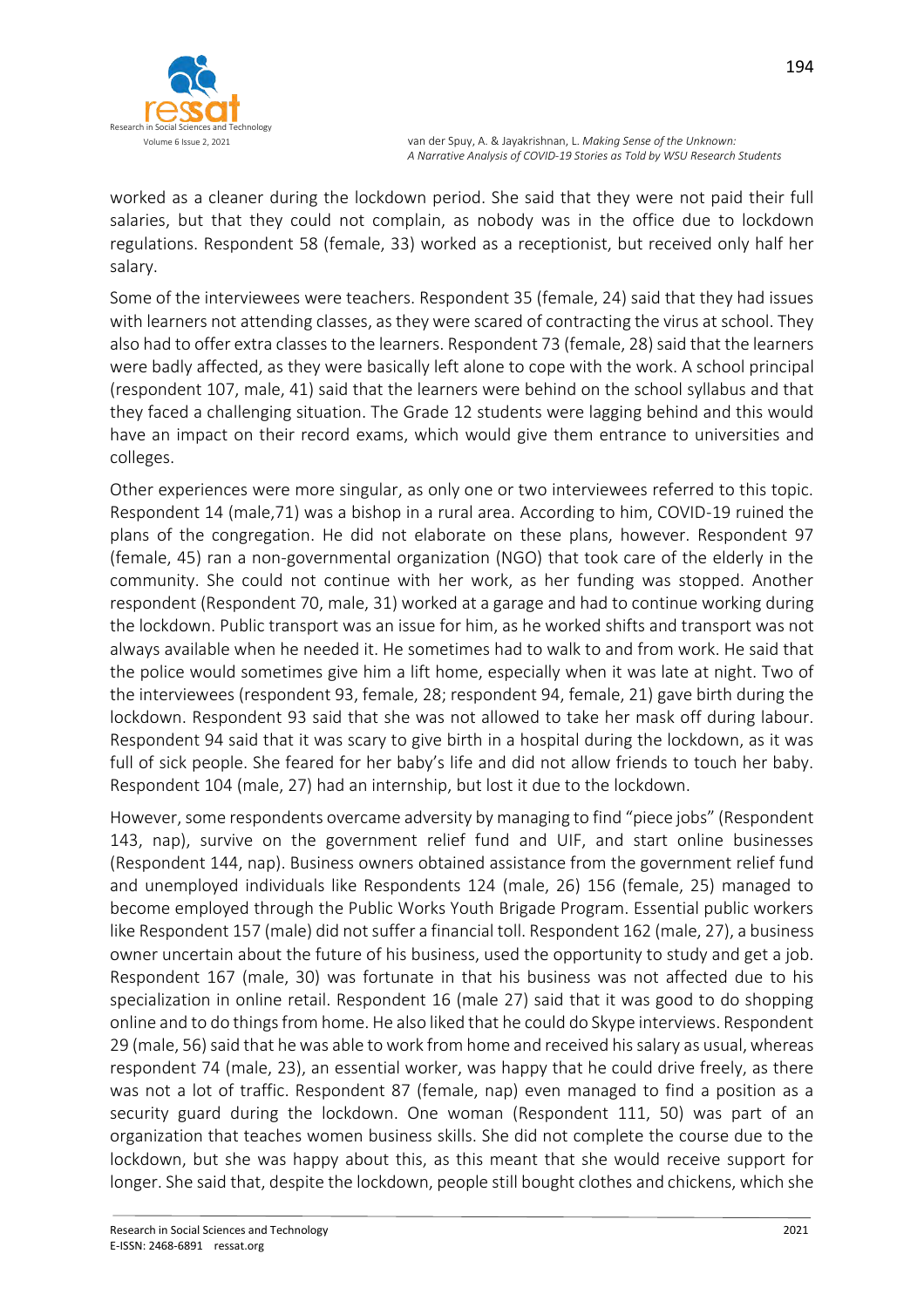

was selling. She also sold in small villages, because she said these were often neglected by sellers. Respondent 110 (female, 58) said that they were very busy, as she ran a funeral parlor. She said they had many deaths, but it was bitter, as these people were her friends and family.

## *Student Life*

Of particular interest to us as lecturers, were the comments in the sub-category "student life". The common pandemic stressor among students and teachers was the loss of the academic year and the shift in pedagogy to emergency remote teaching. They worried about returning to school and contracting the virus. Educators were tasked with monitoring students as they entered school premises, taking their temperature, ensuring social distancing in the classrooms and outside. Respondent 155 expounded on how teaching time was increased due to classes being divided into smaller groups. Peer learning could not be used, and they had to entrust students with marking their own papers. A constant worry was the lack of training in online learning and misuse of learning instruments by the students who used it as a social media tool. The academic calendar was constantly disrupted due to students or staff contracting COVID-19, which would necessitate the closing and fumigation of the school and for contact cases to go into quarantine. In the case of school hostels, students would have to be fetched by their parents. The return to schools, therefore, proved to be a costly exercise.

Many students found the online learning experience challenging. Respondent 34 (male, 27) said online classes were difficult, as he needed more data. Respondent 40 (female, nap) described her experience as overwhelming, while respondent 41 (female, nap) said that it was unfamiliar. Another student (Respondent 44, male, 22) indicated that online learning was difficult, due to him being unable to afford enough data. Respondent 45 (female, 27) also said that it was challenging, because of a lack of support and a lack of discipline. A nineteen-yearold school learner (respondent 55, male, 19) had no experience with computers and found the learning difficult, as he first had to learn how to use the technology.

Much of the struggle experienced by students, had to do with the internet reception in the rural areas. Respondent 17 (female, 30) explained that the network coverage in her area was bad and that she missed classes and deadline because of this. Respondent 38 (female, 22) came from a rural area. She said it was very difficult to study, due to the poor network in their area. Respondent 78 (male, 22) also mentioned the network issues in the rural areas of the province, as did respondent 102 (female, 25).

Some spoke about privacy issues at home, or the noise levels and overcrowding that made studying difficult. Respondent 3 (female, 16) lived in a small house with no privacy for studying or online learning. Respondent 15 (female, nap) said that she had many siblings at home and were distracted, whereas respondent 38 (female, 22) stated that she was from a big family which created a lot of noise. Added to this, they also had to deal with responsibilities at home, such as household chores. Respondent 68 (female, 23) said that she had to balance house work and learning, and that her siblings thought she was lazy and hiding behind school work. This all added to the already challenging situation that they were in.

Another major topic was that they were unable to interact with classmates and lecturers (respondent 3, female, 16). According to the respondents it was difficult to understand the work without a teacher or lecturer physically present to explain (respondent 15, female, nap;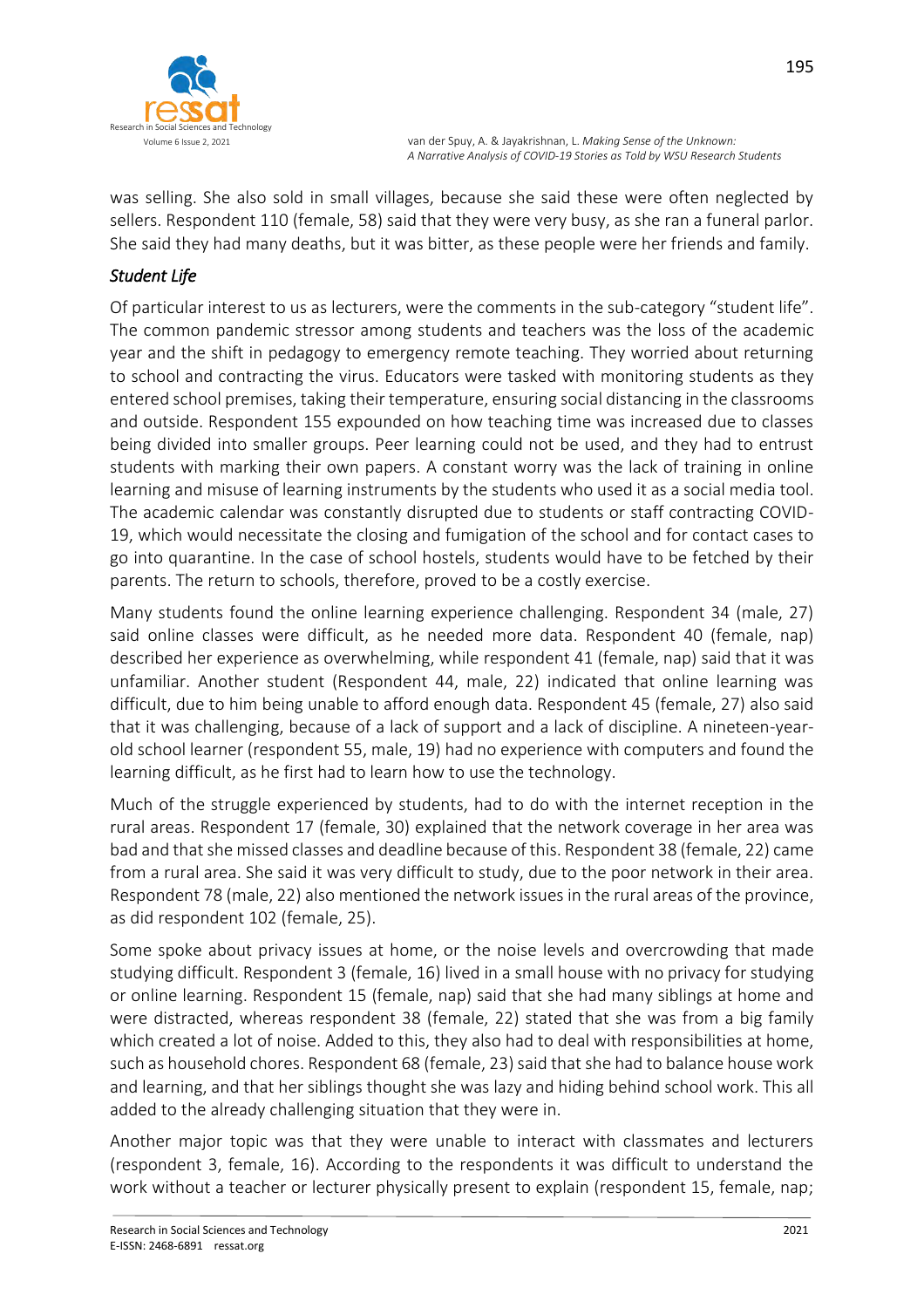

respondent 44, male, 22; respondent 45, female, 27; respondent 53, female, 21; respondent 91, male, 24). Respondent 44 specifically said that he needed one-on-one interaction with the lecturers. Respondents 159 and 164 (both female, nap) revealed how much they missed traditional learning, interactions with their classmates and group study sessions where they could obtain academic support from their peers and revisit challenging tasks.

Final year students explained that they needed to do in-service-training of six months in order to complete their diploma. However, they found it difficult to obtain a trainee position due to the lockdown (respondent 17, female, 30; respondent 66, female, 23). Some were on the verge of graduation but found their career plans ruined due to the lengthy academic year with few job prospects, and having to stay at home due to the pandemic. They revealed their worry over repeating the year due to lack of knowledge and digital skills and called the year "the survival of the fittest". Respondent 165 (female, nap), a Health Sciences student, expounded on her inability to complete the practical component in hospitals as staff were focused on COVID-19 patients.

Most students expressed their inability to cope with online learning due to network connectivity and data issues, the challenge of listening to lectures over electronic devices, not being added onto their course modules on Microsoft Teams, and their frustrations with the lack of assistance and patience from their lecturers. They referred to online learning as a "nightmare", especially at WSU, where it made a late advent. Since the majority of WSU students come from rural areas, they experienced the challenges of being at home as opposed to the university residences where they could access free Wi-Fi. Due to bad network, they would have to wait till midnight for the signal to be strong so that they could study. Another reason for late study sessions would be due to the noisy household as the entire family was together. They found the rural environment not conducive to studying as their parents could not understand the value of education and expected assistance with domestic chores. They also incurred financial costs in purchasing data.

Three high school learners (respondents 119, 139 and 163, nap) were anxious about adjusting to online learning, the loss of study time during the lockdown, not going to school, how the lockdown took away the elements of school life, how difficult it was to study without meeting teachers regularly and fearing for their future. Even when they returned to school during Level 3, they worried about contracting the virus and found it difficult to comprehend what the teacher was saying through the mask. They were concerned about studying under pressure with no time to prepare for exams and revealed how they were expected to submit tasks with little preparation. Respondent 139 (female, nap) who is a Grade 11 learner did not feel prepared for the matric year due to the short academic year and called it a "difficult year". She found the year traumatic due to the loss of some teachers and just wanted the year to be over.

The students were grateful for the time spent with family and especially in being beneficiaries of the NSFAS allowance. This enabled them to receive free laptops, use the allowance for the purchase of data and in some cases, even assisted their families in buying groceries and other critical essentials. Respondent 23 (female, 21, nap) said that she loved staying at home and that the e-learning assisted her. Respondent 80 (male, 21, nap) said the laptops and data that the university had provided, made life easier.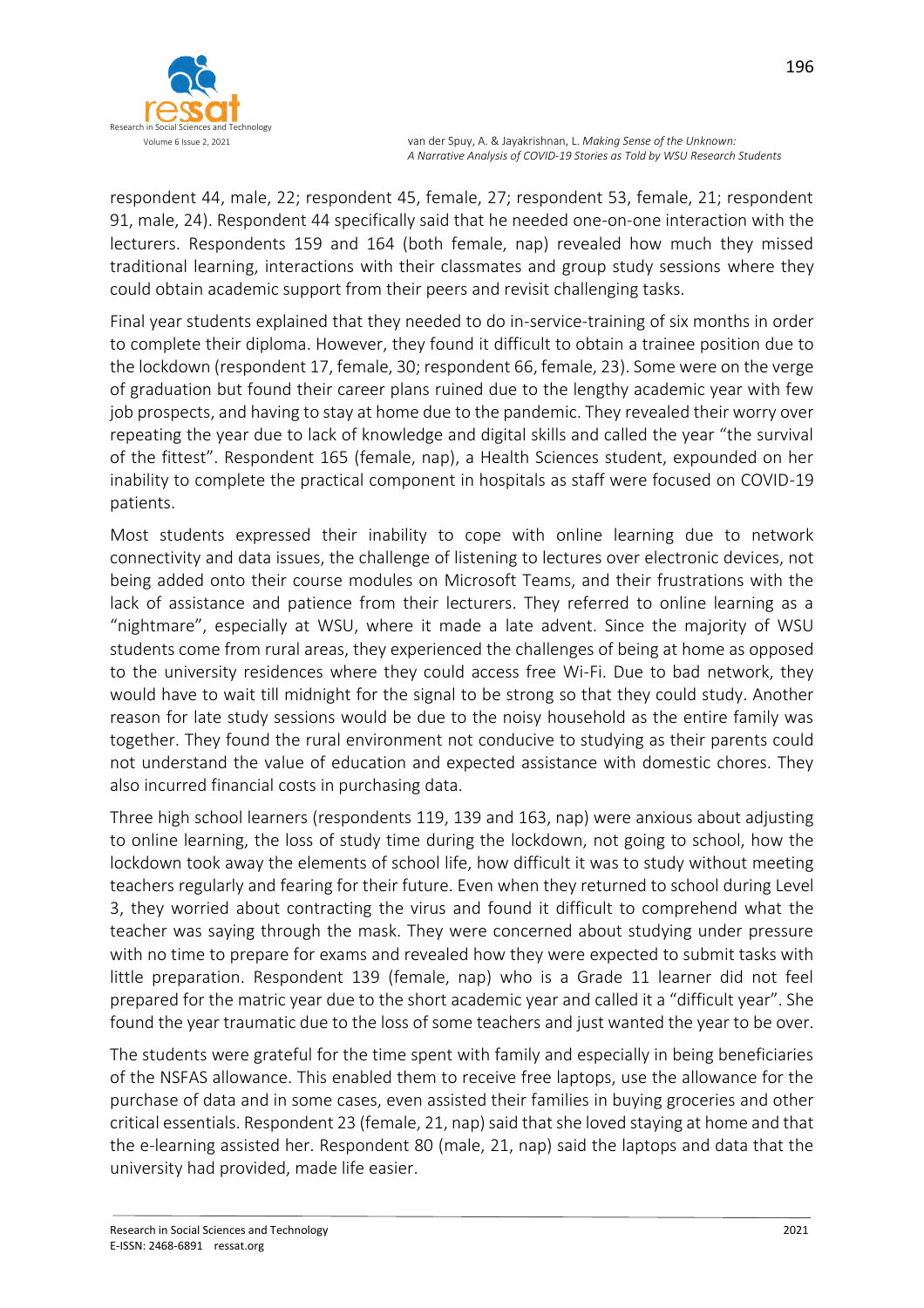

### Discussion

The study was an exploration of the pandemic experience in the Eastern Cape. The positive and negative impact of the pandemic as well as people's lived experiences, their challenges, issues faced, coping mechanisms and successes were investigated. The study was conducted during the 2020 academic year during lockdown and adds to current literature by providing the experiences and challenges faced by people in the Eastern Cape, South Africa, during the pandemic.

It is clear from the above findings that the lockdown in the Eastern Cape Province of South Africa, hit the people of the province very hard. The lockdown affected them mostly negatively, with very few positives coming from the experience. However, it is clear that those with fixed employment were better off than those with part-time work, "side hustles" or "piece jobs". Only two people said that they were entirely unaffected by the lockdown, except for having to wear a mask (respondent 61, male, 61; respondent 83, male, 59). Both of them were unemployed and were living off the government social grants. According to them, they did not have to travel, as they were not looking for work. Their lives basically stayed the same.

#### Conclusion

The study found that most participants experienced an elevated level of stress and trauma due to issues and challenges connected with their families, job, and education. Of particular importance to us as lecturers was the stress that the pedagogical shift to emergency remote teaching brought. The shift wrought an upheaval to both the staff and students of the historically disadvantaged and poorly resourced schools and universities of the Eastern Cape. Academics and students were in a "sink or swim situation" which some respondents referred to as a "nightmare" and "survival of the fittest." Students had to regulate their own learning in a province where digital transformation and connectivity was poor, and consequently felt isolated in every aspect of their lives. Academics had to make the switch from traditional learning to emergency remote teaching with a significant lack of training and tools, in a brief time. These stories present a picture of stress, trauma, and the endurance of the human spirit.

### References

- Barnouw, E., Gerbner, G., Schramm, W., Worth, T., & Gross, L. (1989). *International Encyclopedia of Communication* (Vol. 1). New York, NY: Oxford University Press.
- Carrillo, C., & Flores, M. A. (2020). COVID-19 and teacher education: a literature review of online teaching and learning practices. *European Journal of Teacher Education*, *43*(4), 466–487. https://doi.org/10.1080/02619768.2020.1821184
- Clandinin, D. J. (2006). Narrative inquiry: a Methodology for studying lived experience. *Research Studies in Music Education, 27*, 44-54.
- Clandinin, D. J. (2013). *Engaging in Narrative Inquiry.* London and New York: Routledge.
- Clandinin, D. J., & Michael, C. F. (2000). *Narrative Inquiry: Experience and Story in Qualitative Research .* San Francisco: Jossey-Bass.
- Clandinin, D., Cave, M., & Berendonk, C. (2017). Narrative inquiry: a relational research methodology for medical education. *Medical Education, 51*(1). Retrieved June 10, 2021, from http://0-